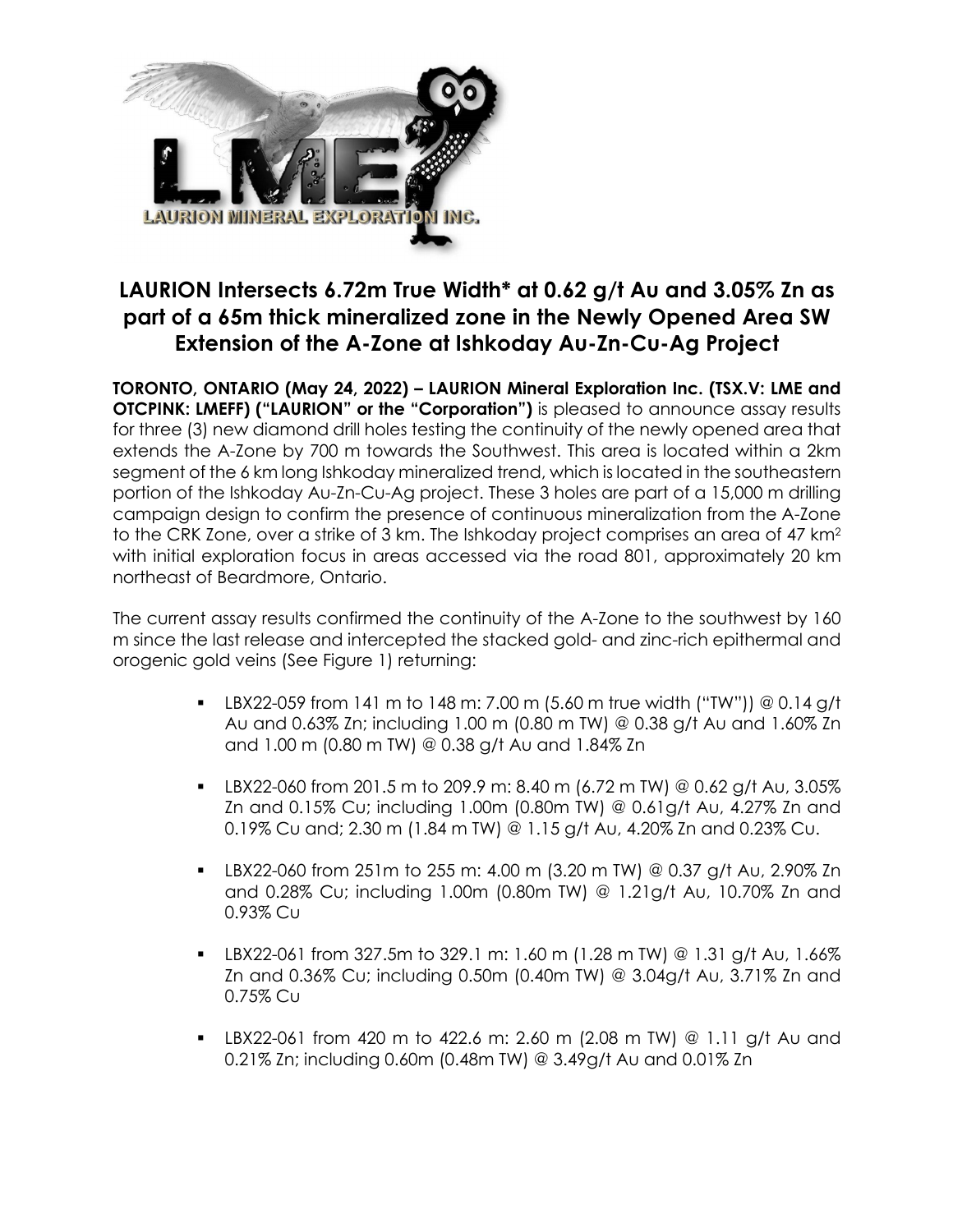#### **Current Drilling and Objectives**

- § A total of 9,463 m in twenty-six diamond drill holes have been drilled to date with assays pending for one drill hole in the A-Zone, eight drill holes in the McLeod Zone and five drill holes between the A-Zone and McLeod Zone that all intercepted the stacked veins.
- The drill is currently back in the A-Zone area to further investigate the newly opened area and its connection with to the CRK area with five drill holes drilled (*assay pending*) and another drill hole planned.
- § Further drilling is also planned to test:
	- The southwestern extension of the McLeod Zone associated with a large magnetic high anomaly; that coincides with the stacked veins
	- The western connection between the A-Zone and the McLeod Zone and - The mineralized gold Joe vein in McLeod Zone; identified through surface
	- sampling.

| Hole ID   | From   | To     | <b>Core Length</b> | True Width* | Aυ    | Zn    | Cυ   | Ag    |
|-----------|--------|--------|--------------------|-------------|-------|-------|------|-------|
|           | (m)    | (m)    | (m)                | (m)         | (g/t) | (%)   | (%)  | (g/t) |
| LBX22-059 | 141.00 | 148.00 | 7.00               | 5.60        | 0.14  | 0.63  | 0.05 | 14.89 |
| including | 141    | 142    | 1.00               |             | 0.38  | 1.60  | 0.15 | 61.10 |
| including | 147    | 148    | 1.00               |             | 0.38  | 1.84  | 0.08 | 26.40 |
| LBX22-060 | 83.00  | 88.15  | 5.15               | 4.12        | 0.31  | 0.35  | 0.01 | 1.27  |
| including | 85.7   | 86.2   | 0.50               |             | 1.14  | 0.87  | 0.03 | 2.80  |
| including | 87.6   | 88.15  | 0.55               |             | 0.34  | 1.64  | 0.02 | 3.80  |
| LBX22-060 | 96.50  | 98.30  | 1.80               | 1.44        | 0.46  | 1.53  | 0.10 | 6.98  |
| including | 97.5   | 98.3   | 0.80               |             | 0.91  | 3.32  | 0.22 | 14.70 |
| LBX22-060 | 157.10 | 161.20 | 4.10               | 3.28        | 0.09  | 4.86  | 0.14 | 11.55 |
| including | 159.1  | 161.2  | 2.10               |             | 0.14  | 9.33  | 0.25 | 21.30 |
| LBX22-060 | 188.50 | 190.60 | 2.10               | 1.68        | 0.21  | 3.36  | 0.12 | 6.00  |
| including | 189.5  | 190.1  | 0.60               |             | 0.17  | 11.20 | 0.22 | 11.00 |
| LBX22-060 | 201.50 | 209.90 | 8.40               | 6.72        | 0.62  | 3.05  | 0.15 | 8.07  |
| including | 202.5  | 203.5  | 1.00               |             | 0.61  | 4.27  | 0.19 | 9.70  |
| including | 204.7  | 207    | 2.30               |             | 1.15  | 4.20  | 0.23 | 13.67 |
| including | 209    | 209.9  | 0.90               |             | 0.17  | 5.91  | 0.05 | 4.50  |
| LBX22-060 | 221.60 | 223.90 | 2.30               | 1.84        | 0.38  | 2.96  | 0.19 | 6.59  |
| including | 223.32 | 223.9  | 0.58               |             | 0.99  | 7.40  | 0.39 | 11.40 |
| LBX22-060 | 237.70 | 239.00 | 1.30               | 1.04        | 0.17  | 1.14  | 0.01 | 0.75  |
| LBX22-060 | 251.00 | 255.00 | 4.00               | 3.20        | 0.37  | 2.90  | 0.28 | 15.37 |
| including | 252.4  | 253.4  | 1.00               |             | 1.21  | 10.70 | 0.93 | 26.70 |
| LBX22-061 | 27.30  | 29.00  | 1.70               | 1.36        | 0.43  | 2.19  | 0.06 | 3.68  |

# **A-Zone Assay Results Highlights**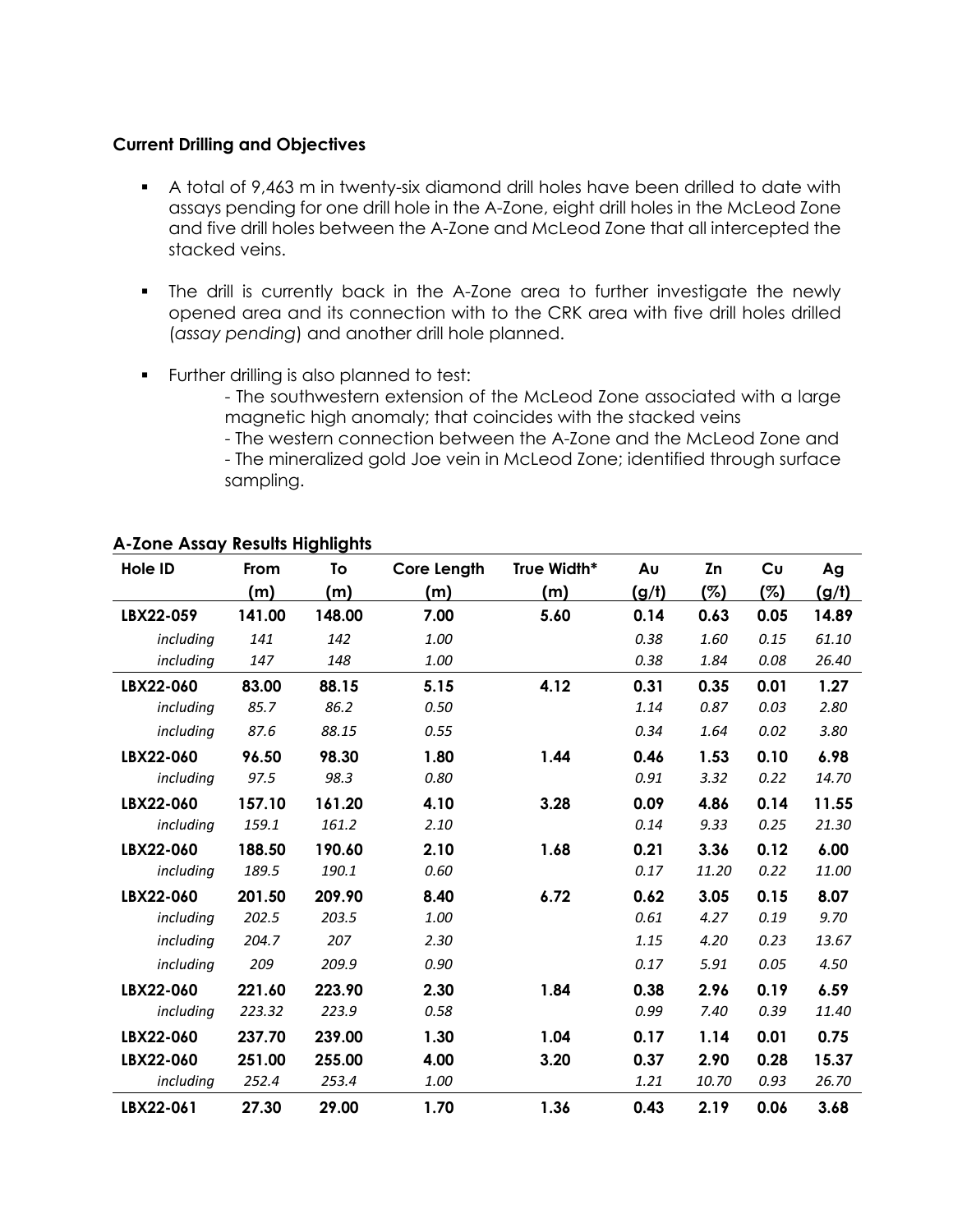| LBX22-061 | 45.50  | 49.20  | 3.70 | 2.96 | 0.22 | 0.94 | 0.04 | 1.46  |
|-----------|--------|--------|------|------|------|------|------|-------|
| including | 48     | 49.2   | 1.20 |      | 0.36 | 2.80 | 0.09 | 3.20  |
| LBX22-061 | 59.10  | 62.50  | 3.40 | 2.72 | 0.15 | 0.33 | 0.04 | 2.26  |
| LBX22-061 | 130.00 | 132.70 | 2.70 | 2.16 | 0.49 | 0.90 | 0.06 | 3.67  |
| including | 132.03 | 132.7  | 0.67 |      | 0.68 | 3.20 | 0.08 | 5.00  |
| LBX22-061 | 181.70 | 185.50 | 3.80 | 3.04 | 0.09 | 0.77 | 0.06 | 1.48  |
| including | 181.7  | 182.2  | 0.50 |      | 0.34 | 3.25 | 0.16 | 4.30  |
| LBX22-061 | 245.30 | 252.50 | 7.20 | 5.76 | 0.17 | 1.00 | 0.05 | 2.55  |
| including | 245.3  | 245.8  | 0.50 |      | 0.13 | 2.64 | 0.10 | 5.10  |
| including | 250.9  | 252.5  | 1.60 |      | 0.50 | 3.00 | 0.12 | 5.38  |
| LBX22-061 | 327.50 | 329.10 | 1.60 | 1.28 | 1.31 | 1.66 | 0.36 | 9.47  |
| including | 328.6  | 329.1  | 0.50 |      | 3.04 | 3.71 | 0.75 | 21.50 |
| LBX22-061 | 337.50 | 340.50 | 3.00 | 2.40 | 0.26 | 0.86 | 0.21 | 5.50  |
| LBX22-061 | 409.50 | 412.50 | 3.00 | 2.40 | 0.26 | 0.32 | 0.01 | 0.65  |
| LBX22-061 | 420.00 | 422.60 | 2.60 | 2.08 | 1.11 | 0.21 | 0.00 | 1.55  |
| including | 422    | 422.6  | 0.60 |      | 3.49 | 0.01 | 0.00 | 4.70  |

**\* True widths are calculated based on an average dip of 70° towards N330° for the mineralized zones**

# See Figure 1 and Figure 2

## **Sampling Analysis and Laboratory**

Samples from the 2022 drilling were cut and sent for analysis. Preparation and analysis were completed at the Actlabs (ISO 9001:2015) laboratory in Thunder Bay. Actlabs is an internationally recognized laboratory that provides geochemical sample preparation, analytical procedures, and data management solutions.

LAURION uses a quality assurance/quality control (QA/QC) program that monitors the chain of custody of samples and includes the insertion of blanks (5% of the announced results), duplicates (3% of the announced results), and standard reference material (5% of the announced results) in each batch of samples sent for analysis. Drill core is photographed, logged, and cut in half with one half retained in a secured location for verification purposes and one half shipped for analysis.

The entire sample is crushed to 80% passing 2 mm and a riffle split of 250 grams is taken and pulverized to 95% passing 105 µm (RX1). Samples are analyzed by four-acid digestion/ICP-MS package for 36 elements (1F2). Additionally, samples are analyzed for Au using a firing assay from a 50-gram pulp (1A2B-50). Overlimit samples values for zinc (>1%) and Pb (>0.5%) are re-assayed using a four-acid digestion overlimit method with ICP-AES 9 (8-4 Acid over limit).

No QA/QC issues were noted with the results reported herein.

#### **Qualified Person**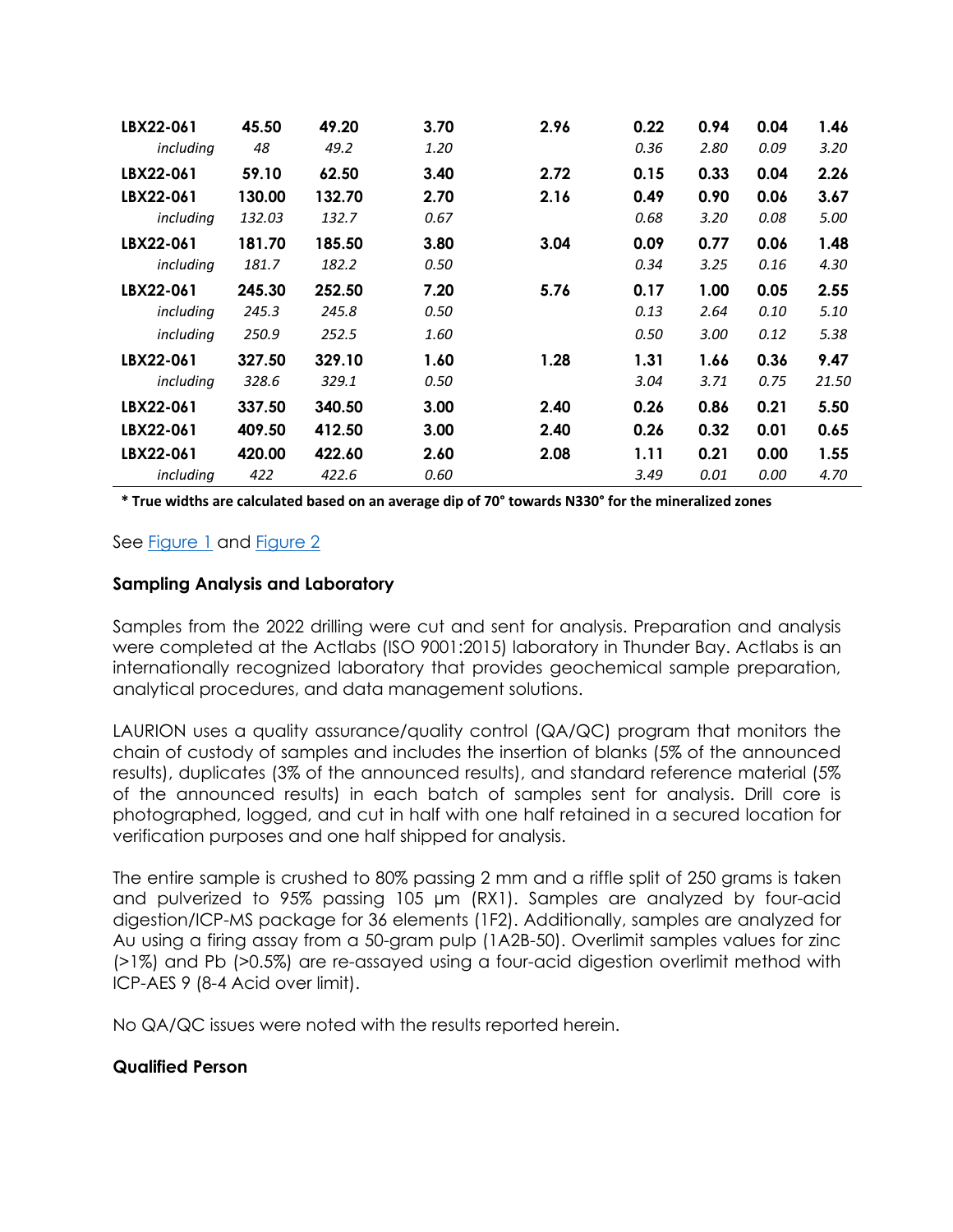The technical contents of this release were reviewed and approved by Jean-Philippe Paiement, PGeo, MSc, a consultant to LAURION, and a qualified person as defined by National Instrument 43-101.

## *About LAURION Mineral Exploration Inc.*

The Corporation is a junior mineral exploration and development company listed on the TSXV under the symbol LME and on the OTCPINK under the symbol LMEFF. The Corporation currently has 249,447,945 outstanding shares, of which approximately 81% of LAURION's issued and outstanding shares are owned and controlled by Insiders who are eligible investors under the "Friends and Family" categories.

LAURION's emphasis is on the development of its flagship project, the 100% owned midstage 47 km2 Ishkoday Project, and its gold-silver and gold-rich polymetallic mineralization with a significant upside potential. The mineralization on Ishkoday is open at depth beyond the current core-drilling limit of -200 m from surface, based on the historical mining to a -685 m depth, in the past producing Sturgeon River Mine. The Brenbar Property, which was acquired in 2020 and is contiguous with the Ishkoday Property, hosts the historic Brenbar Mine. LAURION believes the mineralization to be a direct extension of mineralization from the Ishkoday Property.

## **FOR FURTHER INFORMATION, CONTACT:**

LAURION Mineral Exploration Inc. Cynthia Le Sueur-Aquin – President and CEO Tel: 1-705-788-9186 Fax: 1-705-805-9256 Website: http://www.LAURION .ca

Follow us on Twitter: **@LAURION\_LME**

#### **Caution Regarding Forward-Looking Information**

*This press release contains forward-looking statements, which reflect the Corporation's current expectations regarding future events, including with respect to LAURION's business, operations and condition, management's objectives, strategies, beliefs and intentions. The forward-looking statements involve risks and uncertainties. Actual events and future results, performance or achievements expressed or implied by such forward-looking statements could differ materially from those projected herein including as a result of a change in the trading price of the common shares of LAURION, the interpretation and actual results of current exploration activities, changes in project parameters as plans continue to be refined, future prices of gold and/or other metals, possible variations in grade or recovery rates, failure of equipment or processes to operate as anticipated, the failure of contracted parties to perform, labor disputes and other risks of the mining industry, delays in obtaining governmental approvals or financing or in the completion of exploration, as well as those factors disclosed in the Corporation's publicly filed documents. Investors should consult the Corporation's ongoing quarterly and annual filings, as well as any other additional documentation comprising the Corporation's public disclosure record, for additional information on risks and uncertainties relating to these forward-looking statements. The*